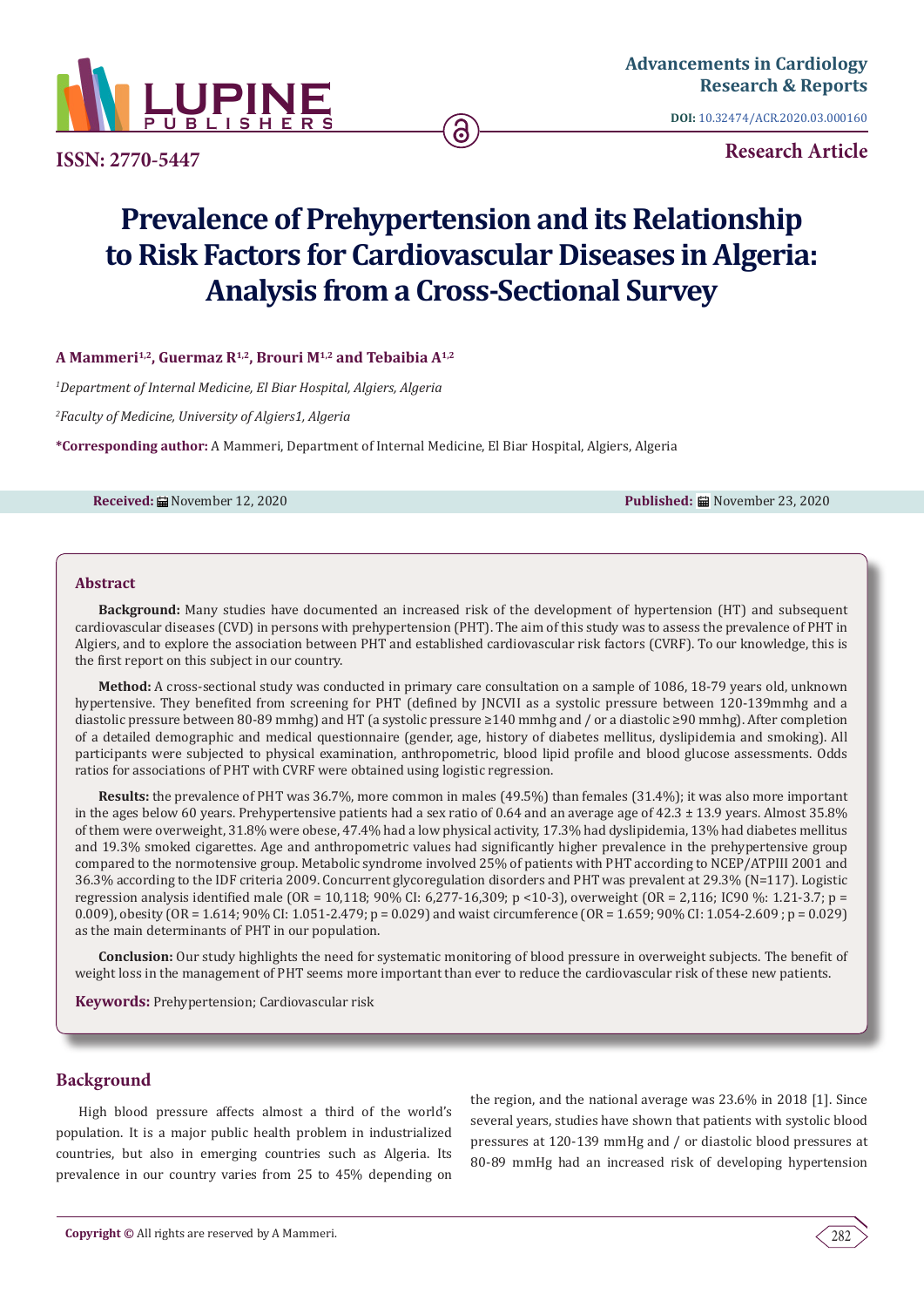(HT) with all that would imply as cardiovascular morbidity and mortality. This was initially demonstrated in the Framingham study by Vasan and al [2] who assessed the 4 year rate of progression from prehypertension (PHT) to HT at 17.6% for normal BP (systolic pressures at 120-129 mmHg and / or diastolic pressures at 80-84 mmHg) and 37.3% for high normal blood pressure (BP) (systolic pressures at 130-139 mmHg and / or diastolic pressures at 85-89 mmHg) in subjects aged less than 65 years. In Europe, Zhang et al [3] shown in the Flemish study that the 4-year rate of progression from PHT to HT, in subjects aged less than 50 years, were 17.9% for normal BP and 24.5% for high normal BP. These figures increased to 26.3% and 54% respectively from the age of 50. The concept of PHT was first introduced in official recommendations in 2003, in the Seventh Report of the Joint National Committee (JNC7) on Prevention, Detection, Evaluation and Treatment of High Blood pressure [4], while in Europe, experts continue to consider PHT in two distinct categories, namely normal BP and high normal BP [5]. By identifying this new blood pressure category, it was pointed out that a pressure within the upper limits of the norm is associated with an increased cardiovascular risk, and that it is already necessary at this stage to implement preventive measures. based on changes in lifestyle. If the increased prevalence of PHT is observed and well documented in many countries, it is still not in Algeria. To our knowledge, this is the first publication which estimates the prevalence of PHT in Algiers and evaluates its relationship with other cardiovascular risk factors (CVRF).

# **Method Study Population**

The present investigation adopted a cross-sectional design protocol. The population studied was recruited at the general practice consultation over one year (2015/2016). We excluded known hypertensive patients, treated or not, those undergoing treatment that could modify their blood pressure figures and pregnant women. The final sample consisted of 1086 subjects who answered a demographic and a detailed medical questionnaire.

# **Physical Examination**

All subjects benefited from height, weight, and waist circumference measurements. Body mass index (BMI) was calculated as weight (in kilograms) divided by height (in meters) squared. A BMI of 20-24.9 kg/m<sup>2</sup> was considered normal, a BMI of 25-29.9 kg/m<sup>2</sup> as overweight and a BMI ≥ 30 kg/m<sup>2</sup> as obese. Android obesity was defined according to the International Diabetes Federation (IDF) [6] (waist circumference  $\geq 80$  cm for women and ≥ 94 cm for men) and the National Cholesterol Education Program Adult Treatment Panel III (NCEP/ATPIII) [7]. (waist circumference ≥ 88 cm for women and ≥ 102 cm for men). Based on European recommendations [5], blood pressure was taken after a rest of at least 5 minutes. Two BP measurements were taken (OMRON M3, Japan), 2min apart and a third one if the first two were quite different. The average of the last two measurements was used in

the analysis. In the end, we classified the blood pressure figures according to the JNC 7.

#### **Serum assessments**

Prehypertensive and hypertensives' blood samples were collected in the morning after an overnight fast to assess lipid abnormalities. Those not known to be diabetic benefited from an oral glucose tolerance test (OGTT). Fasting levels between 6.1 and 7.0 mmol/L (1.10 and 1.25 g/L) defined the impaired fasting glycaemia (IFG), and fasting levels at or above 7.0 mmol/L (1.26 g/L) defined diabetes. For a 2 hour GTT with 75 g glucose intake, a glucose level below 7.8 mmol/L (1.40 g/L) was normal, whereas higher levels, between 7.8 mmol/L (1.40 g/L) and 11.1 mmol/L (2g/L) indicated impaired glucose tolerance (IGT), and levels above 200 mg/dL at 2 hours confirm a diagnosis of diabetes [8, 9]. Metabolic syndrome was defined according to the IDF [6] and ATPIII criteria [7] . Coronary heart disease (CHD) risk at 10 years in percent was calculated with the Framingham Risk Score. At 10% the risk was low, at 20% it was moderate and at 30% it was high [10].

# **Statistical Analysis**

Primary data processing involved entering all the questionnaires in a clean file while secondary data processing aimed to produce data analysis files and create the tables required for analysis, according to the aims of our study. Categorical variables were presented as frequencies. Associations between categorical variables were tested by the use of contingency tables and the chisquare test. Logistic regression was used to assess the association of CVRF to blood pressure by estimating the odds ratio with 95% confidence interval (CI). Variables were considered significant at a p-value less than 0,05. These measurements were performed using R software.

# **Results**

#### **Characteristics of the study population**

The 1086 participants included in the analyse were distributed in 772 (71%) men and 314 (29%) women. The mean age was 41,6±14,39 years, higher in women than in men (42,2±14,01 ans vs  $40,3\pm15,22$  years; p =0,0017). The prevalence of PHT was  $36.7\%$ , higher in men than in women  $(49.7\% \text{ vs } 31.47\%, \text{ p} < 10-3)$ . The prevalence rates of normotensive and unrecognized hypertensive were respectively 15.83% and 47.42% Table 1. The average age of prehypertensive people was  $42.3 \pm 13.9$  years, higher in women than in men  $(45.3 \pm 13.4 \text{ years} \text{ vs } 37.6 \pm 13.4 \text{ years}; \text{ p} = 0.017.$ Twenty-four percent of the subjects were under 30 years old, 9.3% over 60 years old while 66.7% were between 30 and 59 years old. We noticed that the mean values for age and anthropometric indices were significantly higher ( $p < 0.001$ ) among the prehypertensive and hypertensive groups compared to those with normal BP. Table

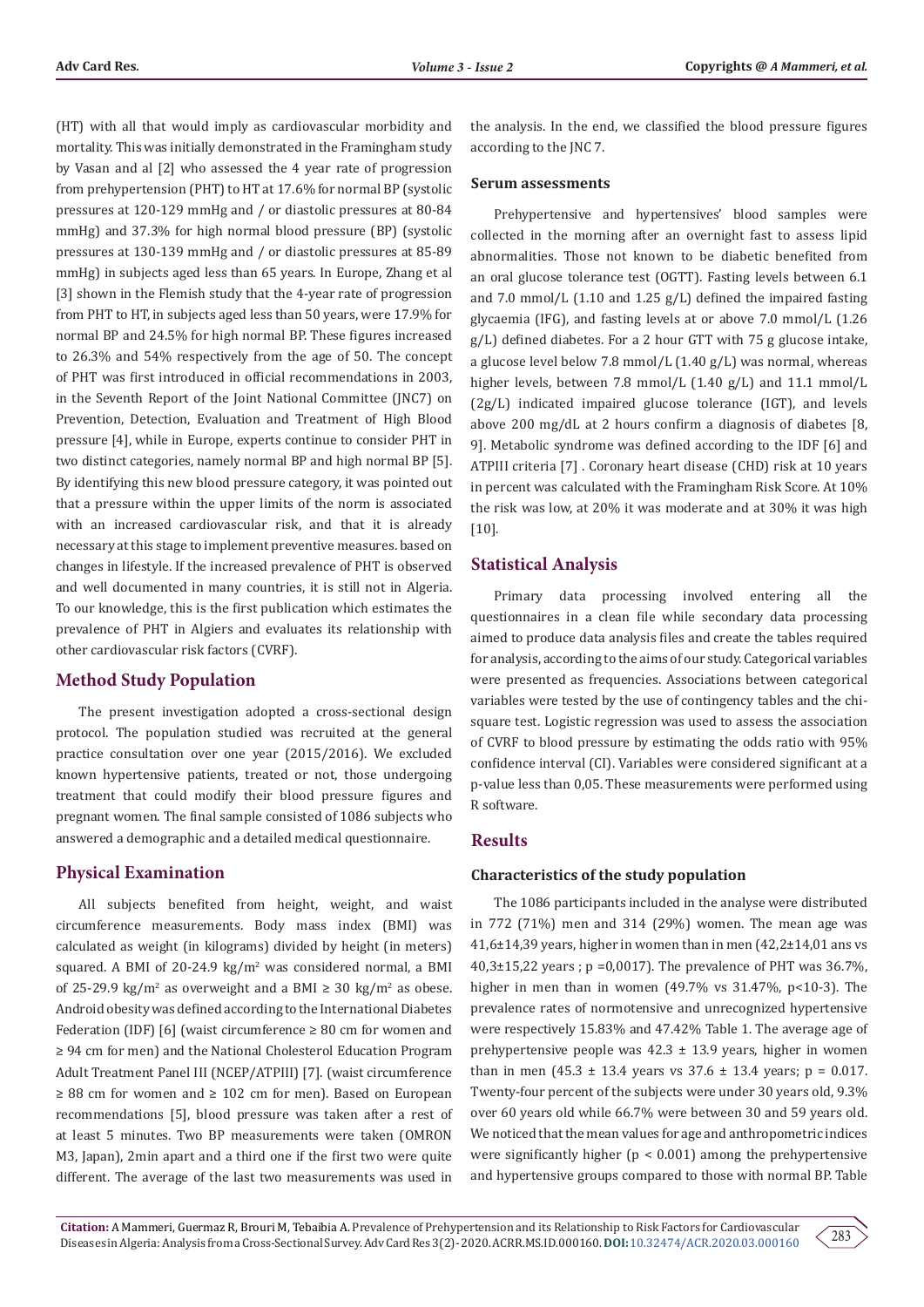2 shows the characteristics of patients according to BP categories. Among prehypertensive group, we identified 199 subjects with a high normal BP (18.32%). They were older than those with normal

BP ( $N=200$ ) ( $p = 0.005$ ) and had higher anthropometric indices. For other risk factors, there was no significant difference between the two groups.

**Table 1:** Prevalence of blood pressure categories according to JNC 7.

|                      | men        | women       | <b>Total</b> |  |
|----------------------|------------|-------------|--------------|--|
| <b>BP Catégories</b> | $N = 314$  | $N = 772$   | $N = 1086$   |  |
| normal BP $(N\%)$    | 67 (21,33) | 448 (58)    | 515 (47,42)  |  |
| $PHT(N\%)$           | 156 (49,7) | 243 (31,47) | 399 (36,7)   |  |
| $HT(N\%)$            | 91 (29)    | 81(10,5)    | 172 (15,83)  |  |

p<10-3

BP :blood pressure, PHT :prehypertension, HT :hypertension

**Table 2:** Clinical characteristics of patients according to blood pressure levels (JNC7).

| <b>Characteristics</b>     | <b>Normal BP</b> | <b>PHT</b>       | $\mathbf{p}$ | <b>HT</b>    | $\mathbf{p}$ |
|----------------------------|------------------|------------------|--------------|--------------|--------------|
|                            | $N = 515$        | $N = 399$        |              | $N = 172$    |              |
| Age (years)                | 37,8±12,43       | $42,3 \pm 13,94$ | $< 10-6$     | 51,39±16.03  | $< 10-6$     |
| weight (kg)                | 66,9±13,127      | 74,70±13,75      | $< 10-6$     | 75.38±13.142 | 0,58         |
| BMI $(kg/m2)$              | $25,5+5,249$     | $27,7 \pm 5,39$  | $< 10-6$     | 27,67±4.84   | 0,94         |
| Waist circumference (cm)   | 77,8±10,463      | 85,10±10,58      | $< 10-6$     | 87,95±10,413 | 0,003        |
| family history of CVD (N%) | 35(6,8)          | 32(8)            | 0,917        | 18(10,5)     | 0,34         |
| Sédentary (N%)             | 266(51,7)        | 189 (47,4)       | 0,263        | 73 (42,5)    | 0,27         |
| Known diabetes (N%) (N%)   | 32(6,2)          | 52(13)           | 0,499        | 35(20,3)     | 0,02         |
| Known dyslipidemia (N%)    | 47(9,1)          | 69 (17,3)        | 0,173        | 28(16,3)     | 0,76         |
| Tobacco (N%)               | 53(10,3)         | 77 (19,3)        | 0,118        | 55 (32)      | 0,0009       |
| Smokeless Tobacco (N)      | 19(3,7)          | 32(8)            | 0,991        | 29(16,9)     | 0.001        |

BP :blood pressure, PHT :prehypertension, HT :hypertension , BMI : Body Masse Index

# **Analytical Study of The Prevalence of Prehypertension**

Univariate analysis showed a significant relationship between PHT and male gender (OR = 2.15; 95% CI,1.63 - 2.84, p <10- 6), also found for overweight (OR = 1.52; 95% CI,1.12 - 2.07; p = 0.005), obesity (OR = 1.88; 95% CI,1 , 36 - 2.59, p <10-3), waist circumference (OR= 1.48; 95% CI,1.15 - 1.92, p = 0.002) and

dyslipidemia (OR = 1.71 ; 95% CI,1.18 - 2.47, p = 0.003). The results of the multivariate logistic regression analysis ( Table 3, 4) reveal that male gender was the most powerful predictor of PHT (OR= 10,118 ; 95% CI, 6,277-16,309, p < 0.001), followed by overweight (OR=2.11; 95% CI,1,21-3,7,p = 0.009), obesity (OR=1,614 ; 95% CI, 1,051-2,479, p= 0,029) and waist circumference (OR = 1,659; 95% CI,  $1,054-2,609$ ,  $p = 0.029$ ).

**Table 3:** Clinical characteristics of patients according to the two categories of PHT according to ESC classification.

| <b>Characteristics</b>     | optimal BP $N = 515$ | Normal BP $N = 200$ | High normal $BPN=$<br>199 | $P*$  | Total (PHT) N=399 |
|----------------------------|----------------------|---------------------|---------------------------|-------|-------------------|
| Age (years)                | $37,8 \pm 12,43$     | $40.3 \pm 13.341$   | $44,2 \pm 14,282$         | 0,005 | $42.3 \pm 13.9$   |
| weight (kg)                | 66,9±13,127          | $73,2 \pm 13,62$    | 76,1 ±13,757              | 0,03  | $74.7 \pm 13.75$  |
| BMI $(kg/m2)$              | $25,5 \pm 5,249$     | $27.2 \pm 5.767$    | $28.1 \pm 4.968$          | 0,09  | $27.7 \pm 5.39$   |
| Waist circumference (cm)   | 77,8±10,463          | $83.5 \pm 10.43$    | 86,6±10,899               | 0,003 | $85.1 \pm 10.58$  |
| family history of CVD (N%) | 35(6,8)              | 14(7)               | 18(9)                     | 0,45  | 32(8)             |
| Sedentary (N%)             | 266(51,7)            | 95 (47,5)           | 94 (47,2)                 | 0,95  | 189(47,4)         |
| Known diabetes (N%)        | 32(6,2)              | 22(11)              | 30(15,1)                  | 0,22  | 52(13)            |
| Known dyslipidemia (N%)    | 47(9,1)              | 30(15)              | 39(19,6)                  | 0.22  | 69 (17,3)         |
| Tobacco (N%)               | 53(10,3)             | 35(17,5)            | 42(21,1)                  | 0,36  | 77(19,3)          |
| Smokeless Tobacco (N%)     | 19(3,7)              | 16(8)               | 16(8)                     | 0.99  | 32(8)             |

BP :blood pressure, PHT :prehypertension, HT :hypertension ,BMI : Body Masse Index

P\*: compare results between normal BP and high normal BP

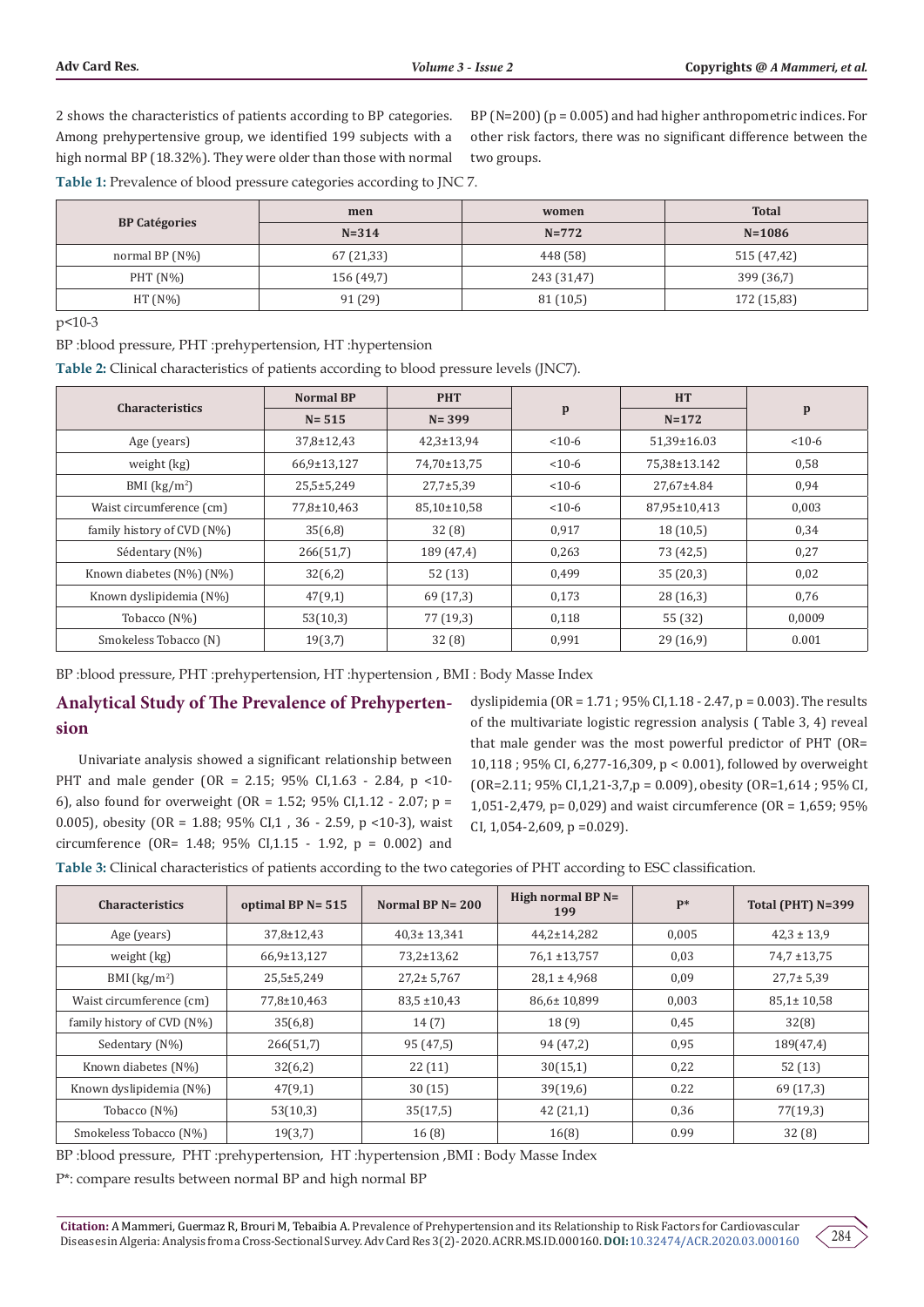| Variable            | <b>OR</b> | p       | 95% IC       |
|---------------------|-----------|---------|--------------|
| male                | 10,118    | $3-0ct$ | 6,277-16,309 |
| smoking             | 0,603     | 0,051   | 0,354-1,026  |
| <b>Diabetes</b>     | 1,533     | 0,101   | 0,92-2,557   |
| Dyslipidémia        | 1,561     | 0,054   | 0,992-2,457  |
| overweight          | 2,116     | 0.009   | $1,21-3,7$   |
| obesity             | 1,614     | 0,029   | 1,051-2,479  |
| Waist circumference | 1,659     | 0,029   | 1,054-2,609  |

**Table 4:** Determinants of PHT from multivariate logistic regression analysis.

#### **PHT and cardiovascular risk factors**

The metabolic assessment was only performed in 280 prehypertensive patients (70,67%). Almost a third (31%) had hypercholesterolemia, 19.6% had high triglyceride level and 42.1% had a low HDL c level. The OGTT, practiced in 230 prehypertensive patients (not known diabetics), identified 13 new diabetics (5.7%) and 52 pre-diabetics (22.6%). Sixteen patients – (16/230) had an impaired glucose tolerance (IGT) (7%) and 36 patients (36/230) had an impaired fasting glycaemia (IFG) (15.7%). So, nearly a third of prehypertensive people had a carbohydrate metabolism abnormality. On average, the Framingham score was estimated at  $6.08 \pm 5.54$  without significant difference regarding to the gender. The coronary risk was low in 83.6% of the cases, intermediate in 11.8% and high in 4.6% . A quarter of prehypertensive patients had metabolic syndrome according to NCEP/ATPIII and this proportion increased to 36.3% when the definition of IDF was applied Table 5.

**Table 5:** Metabolic data in prehypertensive patients.

|                                 | <b>PHT</b>      | HT               |              |  |  |
|---------------------------------|-----------------|------------------|--------------|--|--|
|                                 |                 |                  | $\, {\bf p}$ |  |  |
| variable                        |                 |                  |              |  |  |
| OGTT:                           |                 |                  |              |  |  |
| new diabetes (N%)               | 13(5,7)         | 9(9,2)           | 0,24         |  |  |
| IGT $(N\%)$                     | 16(7)           | 14 (14,3)        | 0,03         |  |  |
| IFG $(N\%)$                     | 36(15,7)        | 13(13,3)         | 0,57         |  |  |
| CT (g/l)                        | $1,8+0,399$     | $1,95 \pm 0,436$ | 0,0006       |  |  |
| TG(g/l)                         | 1,109±0,59      | $1,21\pm0,633$   | 0,114        |  |  |
| HDLc (g/l)                      | $0,46\pm0,106$  | $0.45 \pm 0.103$ | 0,36         |  |  |
| $LDLc$ $(g/l)$                  | $1,15\pm0,355$  | $1,26 \pm 0,401$ | 0,005        |  |  |
| Framingham Score                | $6,08 \pm 5,54$ | 15,4±10,144      | $< 10-6$     |  |  |
| Framingham Score $\geq 10$ (N%) | 46 (16,4)       | 84 (64,62)       | $< 10-6$     |  |  |
| <b>Metabolic Syndrome</b>       |                 |                  |              |  |  |
| ATPIII (N%)                     | 100(25,1)       | 69 (40,2)        | 0,0007       |  |  |
| IDF $(N\%)$                     | 145 (36,3)      | 91 (52,8)        | 0,0005       |  |  |
|                                 |                 |                  |              |  |  |

OGTT: Oral glucose tolerance test, IGT :Impaired glucose tolerance, IFG:Impaired fasting glycaemia, CT :cholesterol, TG : triglyceride, HDLc:High Density Lipoprotein cholestrol, LDLc : Low Density Lipoprotein cholesterol

ATPIII :Adult Treatment Panel III, IDF :International Diabetes Federation.

#### **Discussion**

The prevalence of PHT in our study (36.74%) does not differ from that estimated in the NHANES III report (31%) [11], and those found by most authors around the world, (30- 40%): Japan 32.7% [12] , Jamaica 30% [13], Greece 39% [14], Iran 33.7% [15], Korea 31.6% [16], Taiwan 34% [17], China 32.3% [18] and Bangladesh 31.9% [19]. These data indicate the weak influence of the geographic distribution of populations on the prevalence of PHT. In most studies, carried out in various countries, the prevalence of PHT is consistently higher in men than in women: Japan [12], Jamaica [13], Iran [15], Korea [16], Taiwan [17], India [20], Brazil [21], USA [22] and Tunisia [23]. The male gender is also pointed out by many authors as determining factor of PHT (15, 23, 24, 25). In our population, PHT is more common in men up to the age of 50 years and the male gender multiplies by 10,118 (6,277- 16,309, p <10-3) the risk of having PHT. BMI was the strongest determining factor in this new blood pressure category as has been suggested by several authors [15,24, 25-28]. The link between overweight and BP has already been established in literature [13, 17,21, 23,29, 30] and the American survey. NAHANES III 1999-2000 had reported

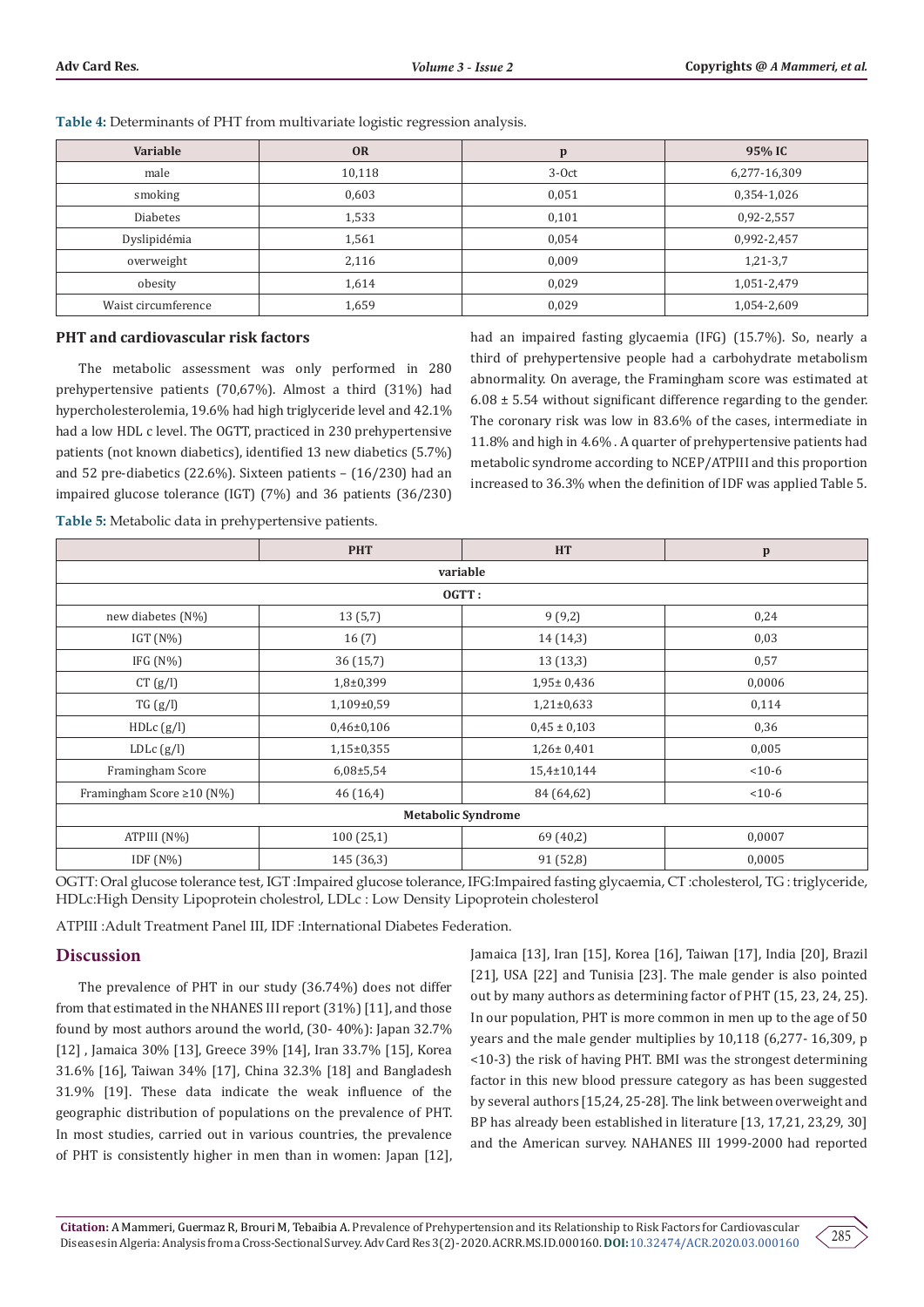that prehypertensive patients were more likely to be overweight than normotensive patients [31].

# **Conclusion**

PHT is common in Algiers. It is strongly determined by other CVRF, including male gender and overweight. PHT does not yet require antihypertensive treatment in most cases but we should call about "hypertension alert" which would require in our country an urgent implementation of preventive measures focused on the management of overweight and obesity. Taking into account a national prevalence of hypertension of 25%, this approach is crucial in reducing blood pressure for more than half of the general population

#### **References**

- 1. Enquête nationale sur la mesure du poids des facteurs de risque des Maladies Non Transmissibles selon l'approche STEPwise de l'OMS. Principaux résultats.
- 2. Vasan RS, Larson MG, Leip EP (2001) Impact of high normal blood pressure on the risk of cardiovascular disease. N Engl J Med 345 : 1291- 1297.
- 3. Zhang H, Thijs L, Kuznetsova T (2006) Progression to hypertension in the non-hypertensive participants in the Flemish Study on Environment, Genes and Health Outcomes. J Hypertens 24 (9): 1719-1727.
- 4. [Chobanian AV, Bakris GL, Black HR, Suzanne Oparil, Jackson T Wright](https://pubmed.ncbi.nlm.nih.gov/12748199/)  [Jr, et al. \(2003\) The Seventh Report of the Joint National Committee](https://pubmed.ncbi.nlm.nih.gov/12748199/)  [on Prevention, Detection, Evaluation, and Treatment of High Blood](https://pubmed.ncbi.nlm.nih.gov/12748199/)  [Pressure: the JNC 7 report. JAMA 289: 2560-2572.](https://pubmed.ncbi.nlm.nih.gov/12748199/)
- 5. Guidelines Committee (2003) European Society of Hypertension-European Society of Cardiology guidelines for the management of arterial hypertension. J Hypertens 21: 1011-1053.
- 6. The IDF consensus worldwide definition of the metabolic syndrome.
- 7. Zimmet P, Alberti G, Shaw J (2005) Nouvelle définition du syndrome métabolique. Diabete voice 50(3).
- 8. [Institute for Quality and Efficiency in Health Care \(2013\) Glucose](https://www.informedhealth.org/glucose-tolerance-test.2194.en.html)  [tolerance test: how does it work exactly ? Informed Health Online.](https://www.informedhealth.org/glucose-tolerance-test.2194.en.html)  [Institute for Quality and Efficiency in Health Care.](https://www.informedhealth.org/glucose-tolerance-test.2194.en.html)
- 9. [American Diabetes Association \(2013\) Standards of medical care in](https://jamanetwork.com/journals/jama/fullarticle/193997)  [diabetes--2013. Diabetes Care. 11-66.](https://jamanetwork.com/journals/jama/fullarticle/193997)
- 10. [D'agostino RB, Grundy S, Sullivan LM \(2001\) Validation of Framingham](https://pubmed.ncbi.nlm.nih.gov/11448281/)  [coronary heart disease prediction score : results of a multiple ethnic](https://pubmed.ncbi.nlm.nih.gov/11448281/)  [groups investigation. JAMA 286\(2\): 180-187.](https://pubmed.ncbi.nlm.nih.gov/11448281/)
- 11. [WangY and Wang QJ \(2004\) The prevalence of prehypertension and](https://pubmed.ncbi.nlm.nih.gov/15505126/)  [hypertension among US adults according to the new joint national](https://pubmed.ncbi.nlm.nih.gov/15505126/)  [committee guidelines: new challenges of the old problem. Arch intern](https://pubmed.ncbi.nlm.nih.gov/15505126/)  [med 164\(19\): 2126-2134.](https://pubmed.ncbi.nlm.nih.gov/15505126/)
- 12. [Ishikawa Y, Ishikawa J, Ishikawa S, Eiji Kajii, Thomas G Pickering \(2008\)](https://www.nature.com/articles/hr2008170)  [Prevalence and determinants of prehypertension in a Japanese general](https://www.nature.com/articles/hr2008170)  [population: the Jichi Medical School Cohort Study. Hypertens Res. 31\(7\):](https://www.nature.com/articles/hr2008170)  [1323-1330.](https://www.nature.com/articles/hr2008170)
- 13. [Ferguson TS, Younger N OM, Tulloch-Reid M K Elizabeth M Ward, Deanna](https://pubmed.ncbi.nlm.nih.gov/18752689/)  [E Ashley, et al. \(2008\) Prevalence of prehypertension and its relationship](https://pubmed.ncbi.nlm.nih.gov/18752689/)  [to risk factors for cardiovascular disease in Jamaica: Analysis from a](https://pubmed.ncbi.nlm.nih.gov/18752689/)  [cross- sectional. BMC Cardiovascular Disorders 8: 20.](https://pubmed.ncbi.nlm.nih.gov/18752689/)
- 14. [Chrysohoou C, Pitsavos C, Panagiotakos DB, \(2004\) Association](https://pubmed.ncbi.nlm.nih.gov/15233975/)  [between prehypertension status and inflammatory markers related](https://pubmed.ncbi.nlm.nih.gov/15233975/)

[to atherosclerotic disease: the ATTICA Study. American Journal of](https://pubmed.ncbi.nlm.nih.gov/15233975/) [Hypertension 17\(7\): 568-573.](https://pubmed.ncbi.nlm.nih.gov/15233975/)

- 15. [Rahmanian K, Shojaie M \(2012\) The prevalence of pre-hypertension and](https://bmcresnotes.biomedcentral.com/articles/10.1186/1756-0500-5-386) [its association to established cardiovascular risk factors in south of Iran.](https://bmcresnotes.biomedcentral.com/articles/10.1186/1756-0500-5-386) [BMC Research Notes 5: 386.](https://bmcresnotes.biomedcentral.com/articles/10.1186/1756-0500-5-386)
- 16. [Choi KM, Park HS, Han JH, Kyung Hwan Yoon, Dokyong, et al. \(2006\)](https://journals.lww.com/jhypertension/Abstract/2006/08000/Prevalence_of_prehypertension_and_hypertension_in.10.aspx) [Prevalence of prehypertension and hypertension in a Korean](https://journals.lww.com/jhypertension/Abstract/2006/08000/Prevalence_of_prehypertension_and_hypertension_in.10.aspx) [population: Korean National Health and Nutrition Survey 2001. Journal](https://journals.lww.com/jhypertension/Abstract/2006/08000/Prevalence_of_prehypertension_and_hypertension_in.10.aspx) [of hypertension 24\(8\): 1515-1521.](https://journals.lww.com/jhypertension/Abstract/2006/08000/Prevalence_of_prehypertension_and_hypertension_in.10.aspx)
- 17. [Tsai PS, Ke TL, Huang CJ, Jen-Chen Tsai, Ping-Ling Chen, et al. \(2005\)](https://pubmed.ncbi.nlm.nih.gov/15942457/) [Prevalence and determinants of prehypertension status in the Taiwanese](https://pubmed.ncbi.nlm.nih.gov/15942457/) [general population. J Hypertens. 23\(7\): 1355-1360.](https://pubmed.ncbi.nlm.nih.gov/15942457/)
- 18. Hu L, Huang X, You C (2017) Prehypertension and hypertension in south china. Plos ONE 12(1) :e0170238.
- 19. [Khanam M, Lindeboom W, Razzaque A \(2015\) Prévalence and](https://bmcpublichealth.biomedcentral.com/articles/10.1186/s12889-015-1520-0) [determinants of prehypertension and hypertension among the adults in](https://bmcpublichealth.biomedcentral.com/articles/10.1186/s12889-015-1520-0) [rural Bangladesh: findings from a community-based study BMC Public](https://bmcpublichealth.biomedcentral.com/articles/10.1186/s12889-015-1520-0) [Health 15: 203.](https://bmcpublichealth.biomedcentral.com/articles/10.1186/s12889-015-1520-0)
- 20. [Singh RB, Fedacko J, Pella D, Radzhesh Agarwalo, Veerappan V](https://pubmed.ncbi.nlm.nih.gov/21465750/) [Muthusamy, et al. \(2011\) Prevalence and risk factors for prehypertension](https://pubmed.ncbi.nlm.nih.gov/21465750/) [and hypertension in five Indian cities. Acta Cardiol 66\(1\): 29-37.](https://pubmed.ncbi.nlm.nih.gov/21465750/)
- 21. [Nary FC, Santos RD, Laurinavicius AG, Raquel Dilguerian de Oliveira](https://pubmed.ncbi.nlm.nih.gov/24136756/) [Conceição, José Antonio Maluf de Carvalho \(2013\) Relevance of](https://pubmed.ncbi.nlm.nih.gov/24136756/) [préhypertension as a diagnostic category in asymptomatic adults.](https://pubmed.ncbi.nlm.nih.gov/24136756/) [Einstein 11\(3\): 303-309.](https://pubmed.ncbi.nlm.nih.gov/24136756/)
- 22. [Hales CM, Caroll MD, Simon PA \(2017\) hypertension prevalence ,](https://pubmed.ncbi.nlm.nih.gov/28817553/) [awareness, treatment and control among adults aged ≥18years, Los](https://pubmed.ncbi.nlm.nih.gov/28817553/) [Angeles county ?1999-2006 and 2007-2014.Weekly Rep 66 \(32\): 846-](https://pubmed.ncbi.nlm.nih.gov/28817553/) [849.](https://pubmed.ncbi.nlm.nih.gov/28817553/)
- 23. [Allal elasmi M, Feki M, Zayani Y \(2012\) Prehypertension among adults](https://coek.info/pdf-prehypertension-among-adults-in-great-tunis-region-tunisia-a-population-based-ste668d4c1f0d2f06fc0f92decb28e7bce40285.html) [in Great Tunis region \(Tunisia\): A population-based study. Pathologie](https://coek.info/pdf-prehypertension-among-adults-in-great-tunis-region-tunisia-a-population-based-ste668d4c1f0d2f06fc0f92decb28e7bce40285.html) [Biologie 60\(3\): 174-179.](https://coek.info/pdf-prehypertension-among-adults-in-great-tunis-region-tunisia-a-population-based-ste668d4c1f0d2f06fc0f92decb28e7bce40285.html)
- 24. [Erem C, Hacihasanoglu A, Kocak M \(2008\) Prevalence of préhypertension](https://pubmed.ncbi.nlm.nih.gov/18829520/) [and hypertension and associated risk factors among Turkish adults:](https://pubmed.ncbi.nlm.nih.gov/18829520/) [Trabzon Hypertension Study Journal of Public Health 31\(1\): 47-58.](https://pubmed.ncbi.nlm.nih.gov/18829520/)
- 25. [Hariharan S, Chen D, Merritt-Charles L, R Reeves, S Singh, et al. \(2006\)](https://pubmed.ncbi.nlm.nih.gov/17373310/) [Prevalence of Préhypertension in Adult Outpatients in Trinidad. West](https://pubmed.ncbi.nlm.nih.gov/17373310/) [Indian Med J 55\(5\): 362.](https://pubmed.ncbi.nlm.nih.gov/17373310/)
- 26. [Sun Z, Zheng L, Wei Y, Dayi Hu, Yingxian Sun, et al. \(2007\) Prevalence](https://pubmed.ncbi.nlm.nih.gov/17384458/) [and Risk Factors of the Rural Adult People Prehypertension Status in](https://pubmed.ncbi.nlm.nih.gov/17384458/) [Liaoning Province of China. Circ J 71\(4\): 550-553.](https://pubmed.ncbi.nlm.nih.gov/17384458/)
- 27. [Koura MR, Al-Dabal BK, Rasheed P \(2012\) Prehypertension among](https://apps.who.int/iris/handle/10665/118177) [young adult females in Dammam, Saudi Arabia. Eastern Mediterranean](https://apps.who.int/iris/handle/10665/118177) [Health Journal EMHJ 18\(7\): 728-734.](https://apps.who.int/iris/handle/10665/118177)
- 28. [Al asmary S, al shebri A, Fayssal M Farahat, Moataz M Abdel-Fattah,](https://pubmed.ncbi.nlm.nih.gov/19082233/) [Muraya M, et al. \(2008\) Community based screening of prehypertension](https://pubmed.ncbi.nlm.nih.gov/19082233/) [among military active duty personnel. Saoudi Med J 29\(12\) : 1779-1784.](https://pubmed.ncbi.nlm.nih.gov/19082233/)
- 29. [Gupta R, Deedwania PC, Achari V Tulika G Mahanta, Arthur J Asirvatham,](https://pubmed.ncbi.nlm.nih.gov/23382331/) [et al. \(2013\) Normotension, Prehypertension, and Hypertension in](https://pubmed.ncbi.nlm.nih.gov/23382331/) [Urban Middle-Class Subjects in India: Prevalence, Awareness, Treatment,](https://pubmed.ncbi.nlm.nih.gov/23382331/) [and Control. American Journal of Hypertension 26\(1\): 83-94.](https://pubmed.ncbi.nlm.nih.gov/23382331/)
- 30. [Hadaegh F, Hasheminia M, Abdi H, Davood Khalili, Mohammadreza](https://pubmed.ncbi.nlm.nih.gov/26439847/) [Bozorgmanesh, et al. \(2015\) Prehypertension Tsunami: A Decade](https://pubmed.ncbi.nlm.nih.gov/26439847/) [Follow-Up of an Iranian Adult Population. PLoS One10\(10\): e0139412.](https://pubmed.ncbi.nlm.nih.gov/26439847/)
- 31. [Greenland KJ, Croft JB, Mensah GA \(2004\) Prevalence of heart disease](https://pubmed.ncbi.nlm.nih.gov/15505124/) [and stroke risk factors in persons with prehypertension in the United](https://pubmed.ncbi.nlm.nih.gov/15505124/) [States, 1999–2000. Archives of Internal Medicine 164\(19\): 2113-2118.](https://pubmed.ncbi.nlm.nih.gov/15505124/)